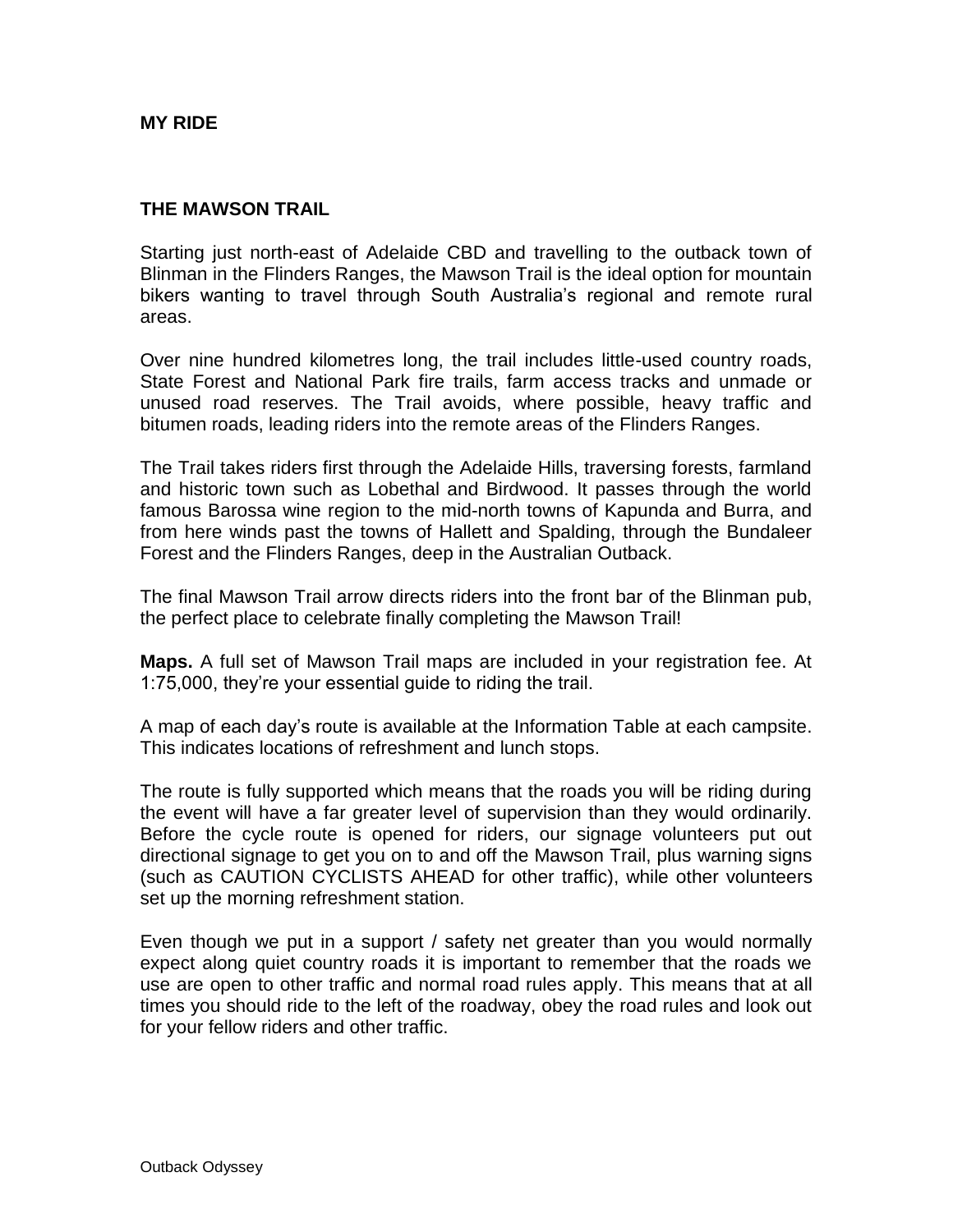We travel along mostly low traffic-volume rural roads but sometimes we have to travel sections of busier roads and occasionally on the bitumen. Our volunteer marshals, support crews and mobile mechanics are there to direct and assist you. Please help them by always following their directions and at all times ride no more than two abreast, and even then only if conditions allow.

Mawson Trail directional arrows dot the whole route, attached to signposts, fencing and other infrastructure. The signs blend in with the landscape, with some of the colours reflecting the unique outback landscape, so you need to be on the lookout or you might miss that crucial turn!

As well as the Mawson Trail signage, you should keep a lookout for official Bicycle SA signs indicating directions off and on the Mawson Trail. These are a combination of small red directional arrows, plus signs notifying you about upcoming stops or hazards, as well as big caution signs for other road users. Be aware that just because the rider in front of you is heading up a particular road doesn't necessarily mean that it is the official cycle route!

Ride marshals may be positioned at a particular road hazard where extra caution is required. Please be alert and heed their warnings and advice.

**Single Track.** Almost every day you'll be negotiating single track; some days more than others. If you need to stop suddenly or want to get off your bike, take care to move off the track as much as possible, or choose an a section where the track opens out, so you can leave the trail without having too much impact on the vegetation.

The same rules / conventions apply when sharing single track with fellow riders. When passing call out clearly "Track right" (or "Track left" if you can't pass on the right). And if faster riders appear from behind, give them space to pass, so they don't have to break their rhythm.

**Gates.** Along the Mawson Trail you ride through many private properties and access routes where gates must be left as found. If you come to a shut gate, please do not leave it open for the riders behind you, as they may not realize that the gate ought to be shut (why would they, when it was open when they got to it!). Gates MUST be left as found.

The Sag Wagon has access along almost the entire Mawson Trail, with prearranged vehicle access arranged through Forestry, DEH and private land owners. The Sag Wagon has keys to locked gates, enabling access to provide rear support, and in case of emergency.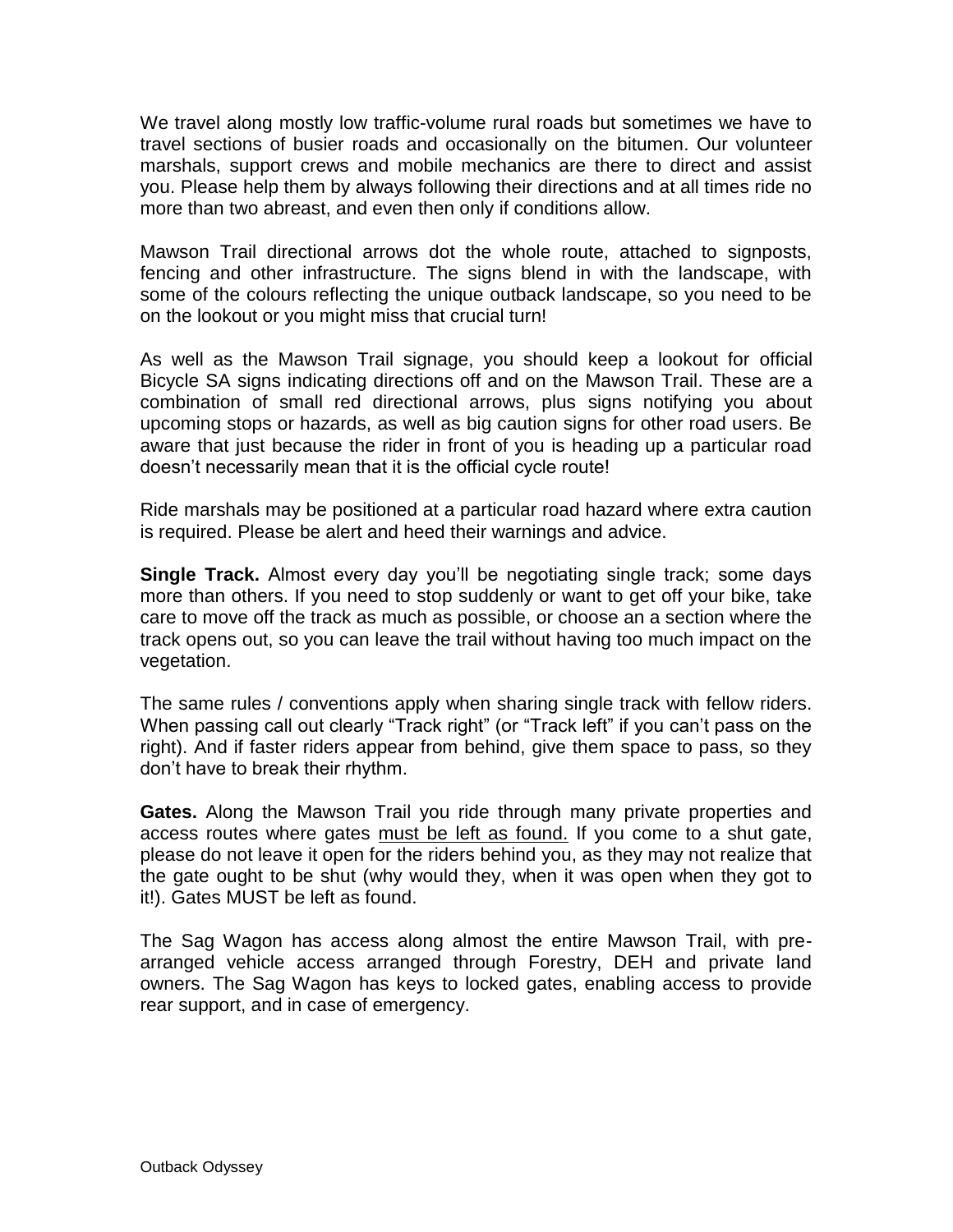# **ABOUT: SIR DOUGLAS MAWSON (1882-1958)**

A geologist and explorer, Mawson was born on 5 May 1882 at Shipley, Yorkshire, England, second son of Robert Ellis Mawson, a cloth merchant from a farming background, and his wife Margaret Ann, née Moore, from the Isle of Man. The family moved to Rooty Hill, near Sydney, in 1884. Douglas was educated at Rooty Hill and at Fort Street Model School in Sydney. At the University of Sydney in 1899-1901 he studied mining engineering and graduated B.E. in 1902 when he was appointed as a junior demonstrator in chemistry. Next year he took six months leave to make a geological survey of the New Hebrides (Vanuatu), under the auspices of Captain E. G. Rason, the British deputy commissioner there. This was Mawson's introduction to scientific exploration, carried out in rugged country with dense jungle and among hostile inhabitants. His report, 'The geology of the New Hebrides', was one of the first major works on the geology of Melanesia.

He returned to further studies in geology in 1904 (B.Sc., 1905), having already published a paper (1903) on the geology of Mittagong, New South Wales, with [T.](http://www.adb.online.anu.edu.au/biogs/A120206b.htm)  [Griffith Taylor](http://www.adb.online.anu.edu.au/biogs/A120206b.htm) and one (1904) on radioactive minerals in Australia, with T. H. Laby, in addition to several on the New Hebrides.

Through the early influence of Professor A. Liversidge, Mawson became a pioneer in the chemical aspects of geology and geochemistry. But the dominant influence was that of Professor (Sir) Edgeworth David, foremost among workers in the geological sciences in Australia.

In 1905 Mawson was appointed lecturer in mineralogy and petrology in the University of Adelaide. He immediately became interested in the glacial geology of South Australia. Also, continuing his interest in radioactivity, he identified and first described the mineral davidite, containing titanium and uranium, in specimens from the region now known as Radium Hill. That deposit was the first major radioactive ore body discovered in Australia.

The major work of his early South Australian period was his investigation of the highly mineralized Precambrian rocks of the Barrier Range, extending from the northern Flinders Ranges through Broken Hill, New South Wales. The country is a complex of metamorphosed, igneous and sedimentary rocks with varying degrees of mineralization. Mawson identified two groups: an older Archaean (Willyama) Series, and a newer, Proterozoic (Torrowangee) Series. This investigation led to publication of his 'Geological investigations in the Broken Hill area'; he had previously submitted the substance of this work to the University of Adelaide (D.Sc. 1909).

Mawson's extensive field-work was carried out on foot, by horse-and-cart, camel, and with motor vehicles. He was usually accompanied by students, who learned not only about geology but also about camping and survival in the bush, an activity which Mawson always enjoyed.

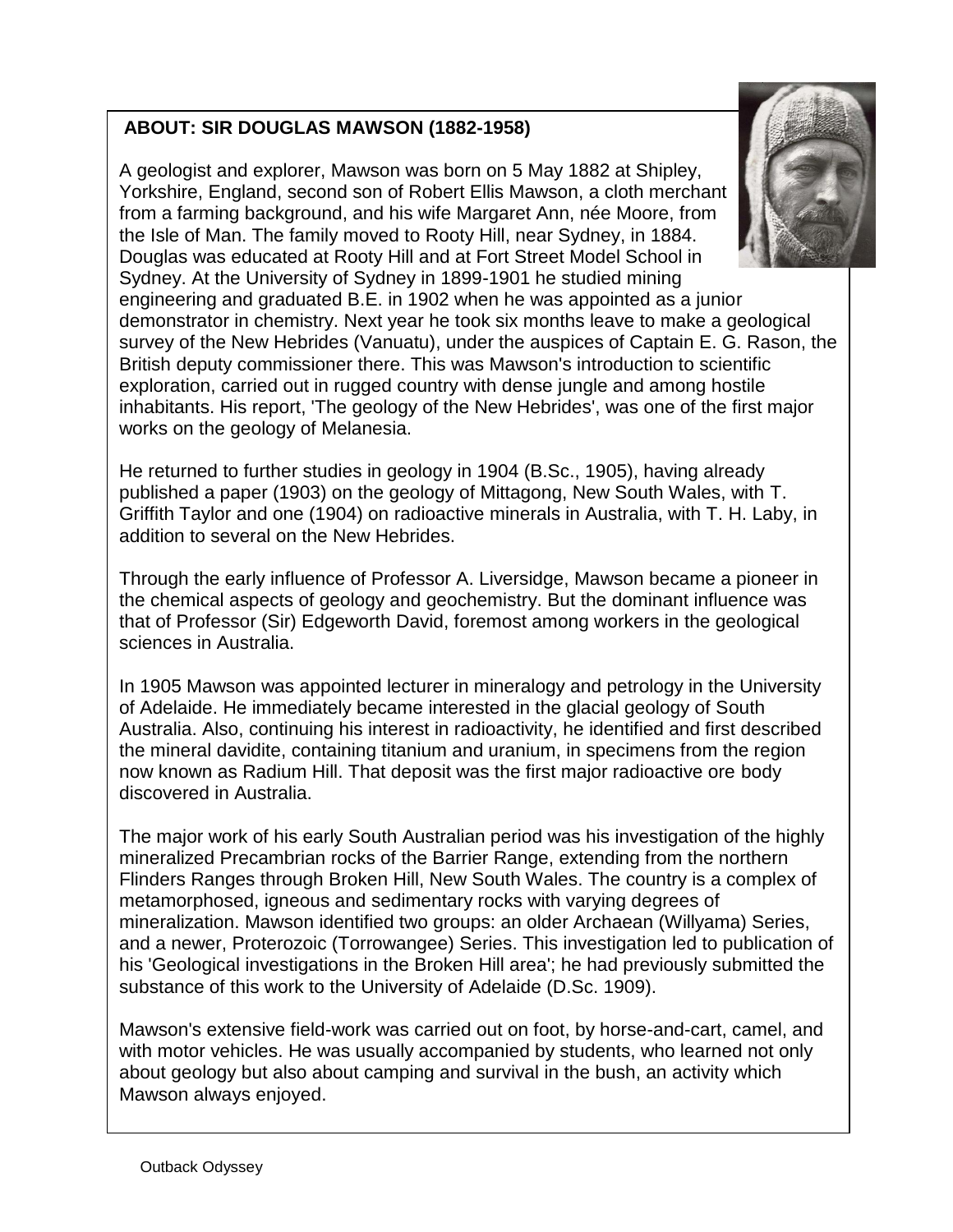### **SAG WAGON**

The 4WD Sag Wagon follows the last group of riders and collects the signage on the way. In the event of an accident or breakdown the Sag Wagon will collect you and your bike and transport you to the finish. You can contact the Sag Wagon on 0438 438 846. Other roaming support vehicles travel along 2WD accessible sections of the route and will stop for you if you have your bike rested on its saddle by the roadside.

To avoid the Sag Wagon driving past while you are away from the Trail (toilet stop, sightseeing, etc.) please place your bike clearly visible on the side of the Trail.

Please inform the Sag Wagon, Refreshment Stop or Lunch volunteers if you plan to take a detour to a tourist site, winery or pub, etc. We won't necessarily wait for you as you while away the hours on the pub verandah, but at least we can let you know if you'll be unsupported for the rest of the day's route.

#### **WATER**

You should carry with you at least two large (750ml) water bottles (bidons) and / or a hydration pack, and fill these up at each opportunity.

Refreshment stops and lunch stops are placed along the Mawson Trail approximately every 25km – 30km. Make sure you stop and take on water throughout the day and drink every 10 minutes whether you feel thirsty or not. Feeling thirsty is a sign that may already be dehydrated.

#### **RIDE MARSHALS**

The volunteer Ride Marshals are the angels on bikes who support you along the route. Clearly identified with reflective vests, the Ride Marshals are always there with a smile, supporting word and of course a hand with puncture fixing, brake and gear adjusting and any amount of useful advice to keep you going. You'll see them at the departure gate each morning, ready with a bike pump if needed, and you may of course see them on the Trail. The Ride Marshals pay particular attention to riders in the back third of the group, so they don't often arrive in camp until very late in the day, tired but happy with another job well done.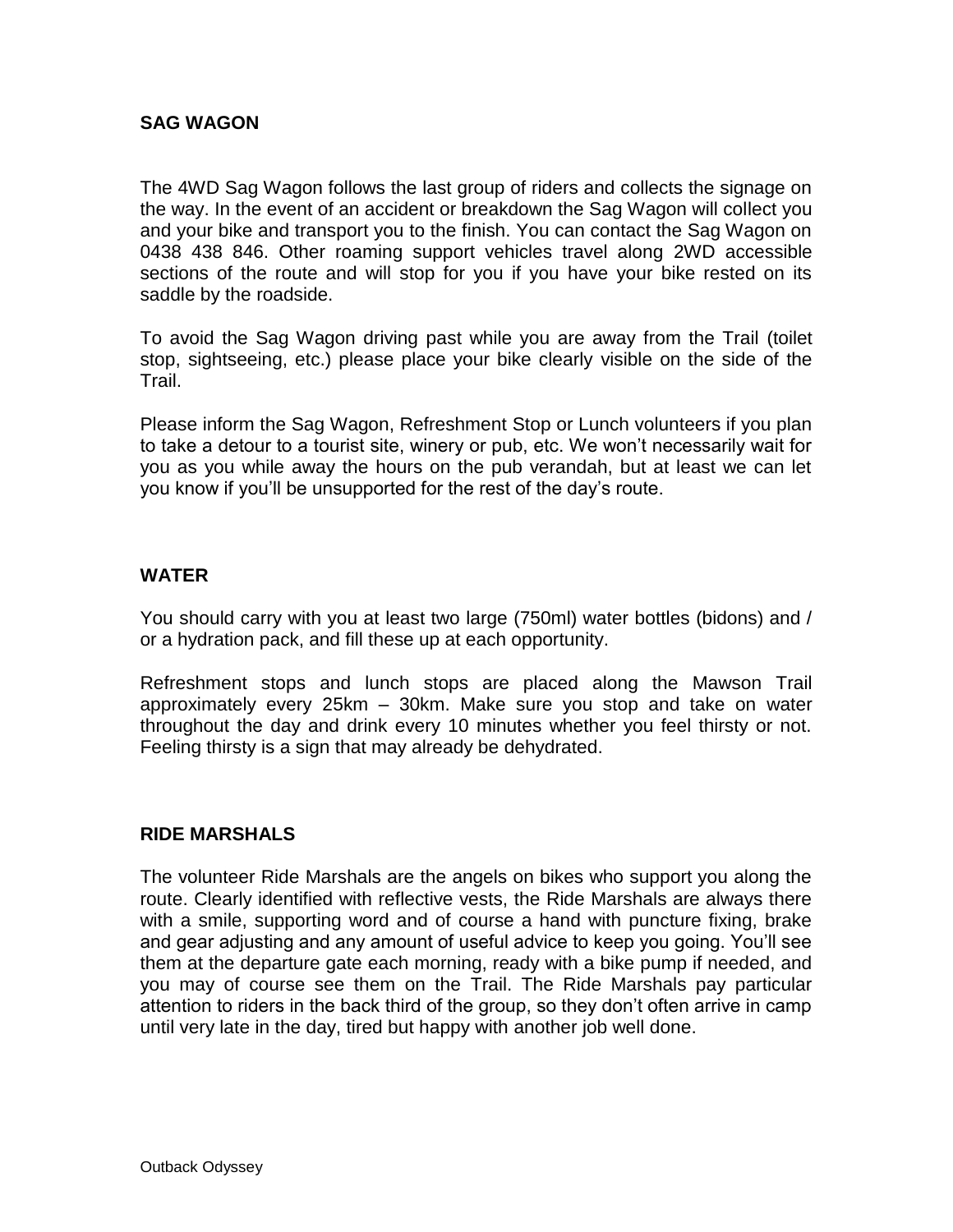## **SETTING OUT EACH DAY**

Once you have packed and loaded your luggage it's time to saddle up and hit the Trail. Before you leave the campsite make sure you fill all your water bottles and even though the sun may not yet be much above the horizon, apply plenty of SPF30+ sunblock.

The route opens each morning from the campsite at 7:30am (when it's a long day ahead we may open the route at 7am) and closes at dusk each evening (or as soon as the Sag Wagon follows the last rider into campsite). We would like you to leave the morning campsite no later than 8am each day so we can pack up and move on to our next home and get it ready for when you arrive.

Please don't leave the campsite before 7.30am (or 7am when we start early. Any change to the route open times will be announced at the rider briefing each evening at 7pm) as we have to get signs, marshals and refreshment stops set up in advance along the first part of the Trail and we don't want you riding along an unsupported cycle route.

Our Sag Wagon will leave the campsite after the official last rider set off, and follows the last group of riders.

## **IT MAKES TRAIL SENSE**

We want your help to make the ride as safe as can be. Here are seven practical things you can do to help us help you and other riders:

1. Be alert at all times. Pay attention and look where you are going. Keep a look out for who is behind you and who is beside you especially when riding close to others. Just because you are surrounded by people on bikes doesn't mean that the risk of a collision has been eliminated. In tight bunches it is considerably riskier. It is easy to accidentally clip another rider's wheel and lose your stability. Indicate and call out your intention to slow down, stop or change direction.

2. Be predictable. Always ride so that others can have proper warning of your movements. Ride in a straight predictable line and don't wobble all over the road or stop suddenly. When passing other riders always announce your intention by shouting "passing" before you overtake the rider in front. And always pass on their right hand side. Never pass on their left.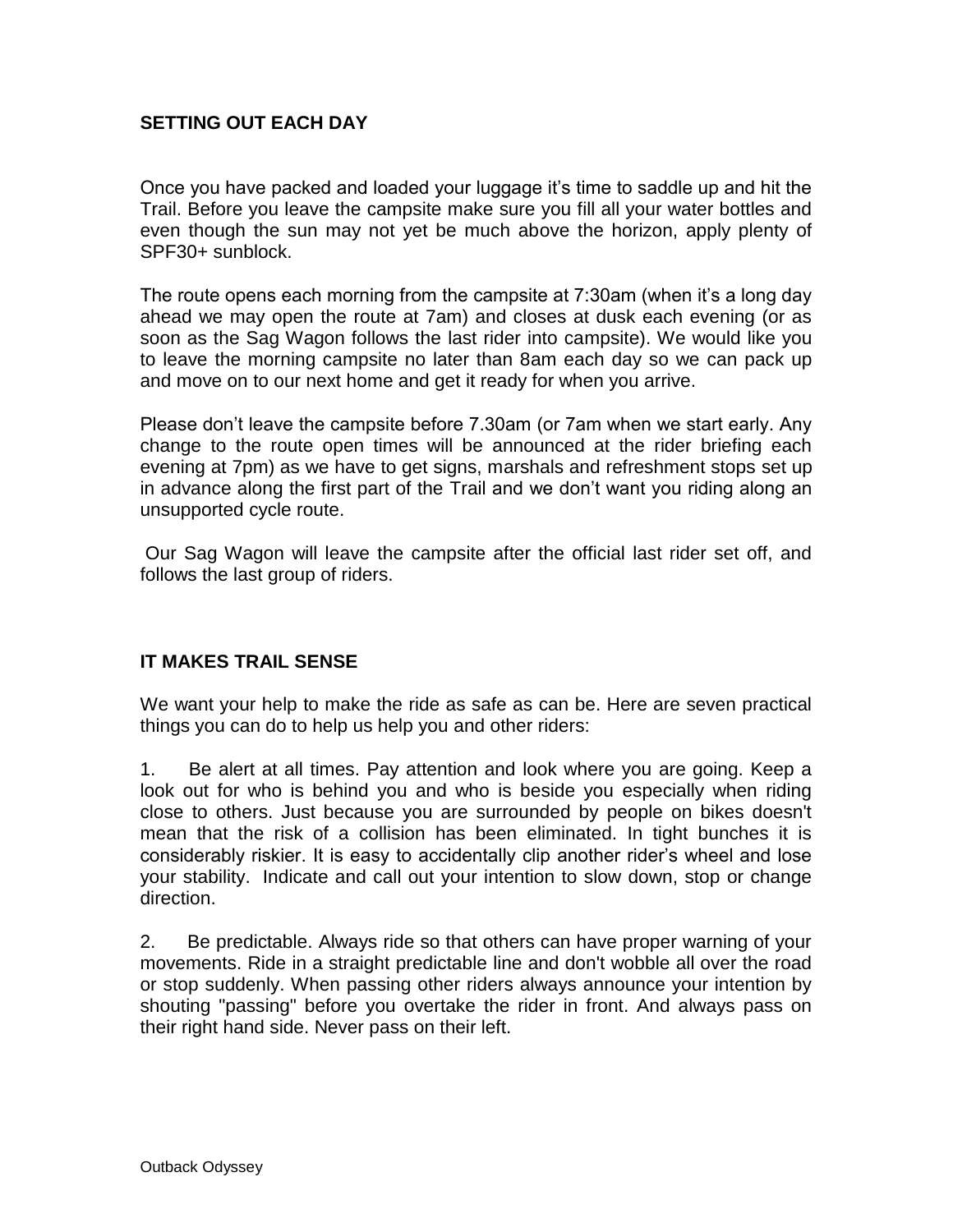3. Ride at a slower than normal speed down hills. Riding in a large event is not the same as riding the open road on your own. You have to allow for other riders and passing traffic. In crowded conditions you have less room to manoeuvre so you have to ride slower down hills and on the flat than you would normally do riding solo. You should always be prepared to stop. Expect the unexpected around the next corner! There could be another rider stopped on the road or a branch fallen from a tree, or any other obstacle.

4. Ride only in the left hand lane and on narrow two-lane roadways ride in single file. On approaches to towns and in larger built-up areas you can expect to share the road with other traffic. If you ride two abreast or too far out from the edge you increase the dangers for others trying to pass you by forcing them out into oncoming traffic. We recommend that you always allow for others to pass you on the right hand side.

5. Stop at all red traffic lights and stop signs. Remember, there aren't any special road closures on the Outback Odyssey so normal road rules apply. You must obey the directions of ride marshals. They are doing their job to see that everyone enjoys a safe ride.

6. Keep well clear of other riders. Remember if your front wheel tips the rear wheel of the rider in front it is YOU who falls. And it is often the poor soul behind you who suffers a major catastrophe trying to avoid what for you may be only a minor incident.

7. Look out for each other. If you find someone in distress, stop and offer help; just being there can provide all the support that is needed.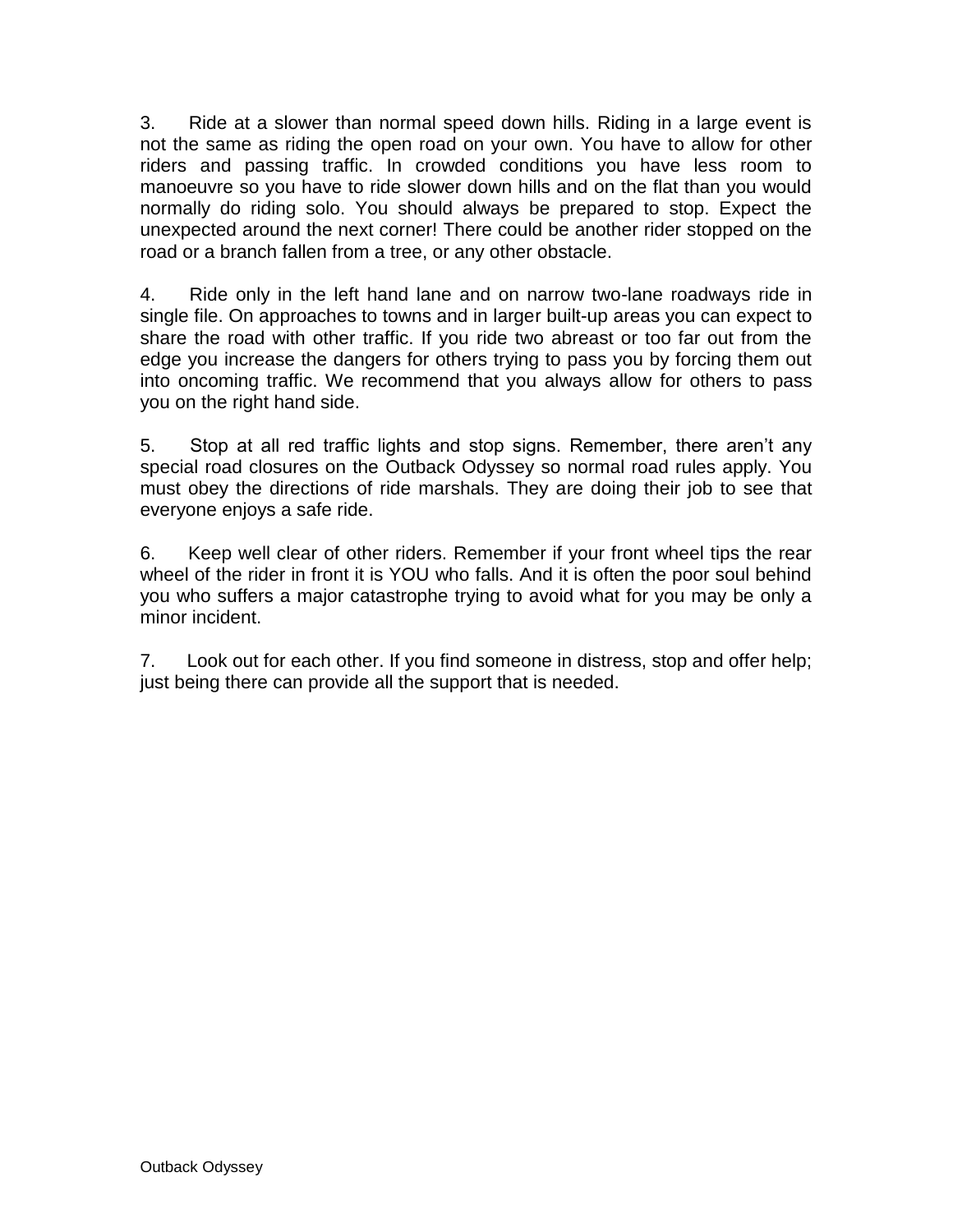#### **SUSTAINABLE TRAILS – A quick lesson!**

The International Mountain Bicycling Association (IMBA) have established themselves as world leaders in sustainable trails development. The South Australian mountain biking community has embraced the IMBA trail building guidelines with enthusiasm and adapted it to local conditions with promising results so far.

Bicycle SA and Adelaide Mountain Bike Club, along with Green Corps and local contractors have designed sustainable trail designs at Cudlee Creek, Mt Torrens, Melrose township and the Eagle Mountain Bike Park. These designs have become the backbone of the local MTB scene, and have received rave reviews for both their stability and their engaging rides. All very nice, but what are they?

#### **FULL BENCH TREAD WITHOUT SLOPE**

The diagram below shows a cross section of a trail with full bench tread (where tread refers to the bearing surface). This is preferable as it uses the mineral soil that hardens well and is most 'erosion proof'. Out slope helps to ensure good rainage.

An average gradient of 10% is regarded as sustainable, with short steeper sections acceptable, provided they do not exceed half of the side slope gradient. Sustainable trails feature regular undulations, so even on an overall descent there are still short rises to help ensure good drainage. These



 **DIAGRAM COURTESY IMBA**

can also make trails more fun to ride or can be used to provide short rests on tough climbs.

#### **APPROPRIATE TRAIL FLOW**

The type of environment hosting the trail generally dictates this feature. Dense vegetation and thick forest tends to suit tight and technical trails better as it keeps speeds slower where sight lines are only short. Open and flowing trails are best suited to open areas with good lines of sight as they accommodate higher speeds more safely. Regardless of style, consistent flow in a trail helps to minimise the need for heavy braking, thus reducing potential erosion.

On your journey along the Mawson Trail you will see many examples of Bicycle SA's extensive work in sustainable Trail development. From Cudlee Creek in the Adelaide Hills to Melrose in the Southern Flinders Ranges, you will have the chance to ride some of the most sustainable and exciting trails South Australia has to offer!